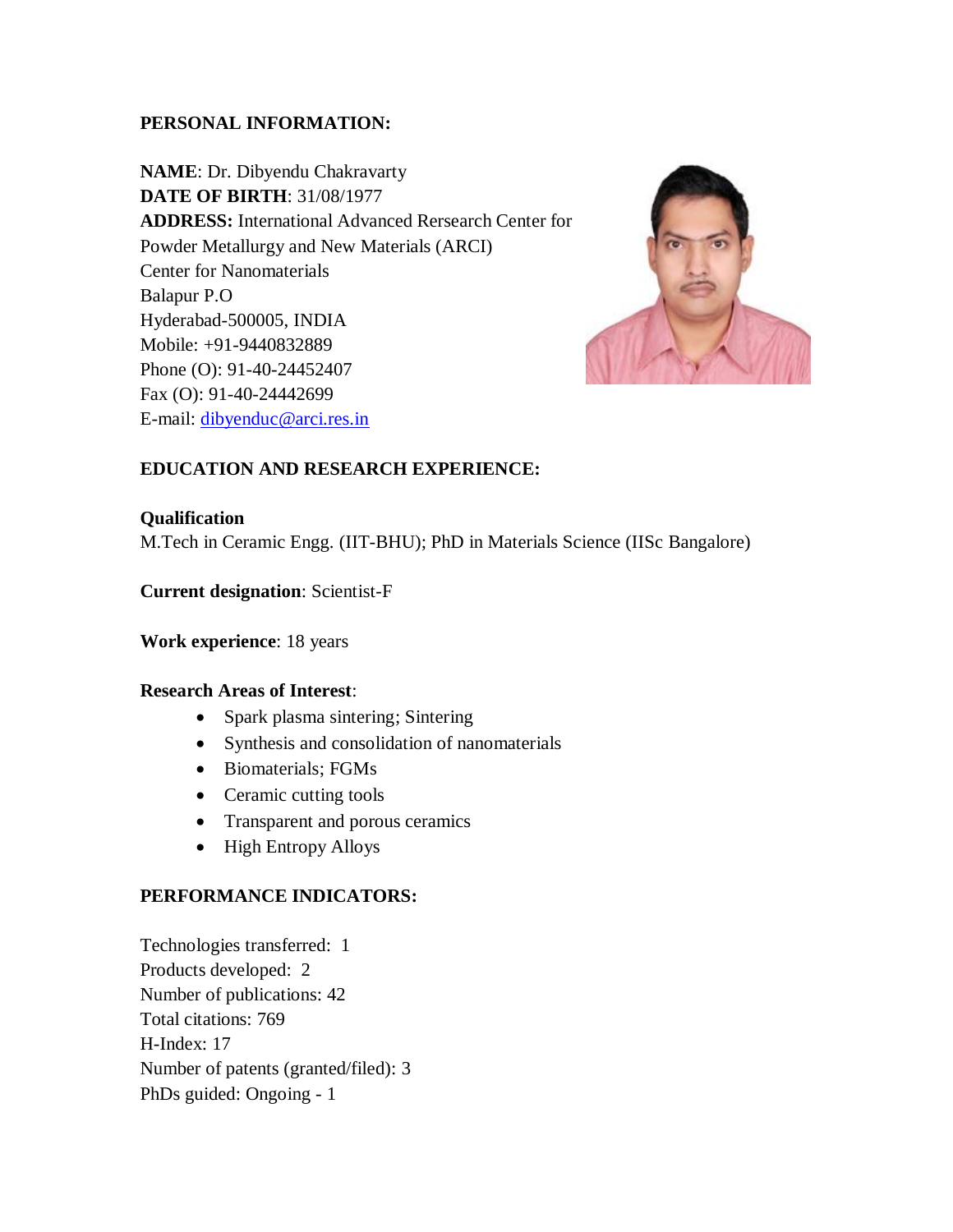## **AWARDS AND HONOURS**:

- Received Gold medal in Master of Technology, Banaras Hindu University, 2003
- Selected for the Indo-US Science and Technology Research Fellow for the year 2014.
- Elected as Associate Fellow of the Telangana Academy of Sciences for the year 2020.

| Sl. No                  | Name of project            | <b>Funding</b> | Cost (Rs)   | <b>Duration</b>    |
|-------------------------|----------------------------|----------------|-------------|--------------------|
|                         |                            | agency         |             |                    |
| $\mathbf{1}$            | Tungsten weight            | <b>RCI</b>     | 1.03 crores | June 2021-June     |
|                         | balancing components       |                |             | 2022               |
| $\overline{2}$          | Development of tungsten    | <b>IPR</b>     | 49.0 lakhs  | <b>March 2021-</b> |
|                         | fibre reinforced tungsten  |                |             | September 2023     |
|                         | composites for plasma      |                |             |                    |
|                         | facing components          |                |             |                    |
| $\overline{\mathbf{3}}$ | Novel PM process using     | <b>SERB</b>    | 46.0 lakhs  | <b>March 2020-</b> |
|                         | SPS for fabrication of Ti, |                |             | February 2023      |
|                         | HAp and YSZ FGMs for       |                |             |                    |
|                         | dental implants            |                |             |                    |
| $\overline{\mathbf{4}}$ | Development and supply     | <b>DRDL</b>    | 47.5 lakhs  | July-December      |
|                         | of W based plates by SPS   |                |             | 2019               |
|                         | for jet vanes              |                |             |                    |
| 5                       | Preparation of air stable  | <b>ARDB</b>    | 24.5 lakhs  | June 2017 - May    |
|                         | and hydrocarbon fuel       |                |             | 2019               |
|                         | dispersable amorphous      |                |             |                    |
|                         | nano boron powder for      |                |             |                    |
|                         | solid rocket motor and air |                |             |                    |
|                         | breathing missile          |                |             |                    |
|                         | application                |                |             |                    |

# **LIST OF SPONSORED PROJECTS (ongoing/completed):**

# **LIST OF PATENTS**:

- 1. Novel ceramic materials having improved mechanical properties, a process for its preparation and a process for making cutting tools of such materials, IN200503396- 11
- 2. An improved method of preparing porous silicon compacts, patent number 304349, granted on 12-12-2018
- 3. Method of fabricating tungsten based composite sheets by spark plasma sintering techniques for making components, application no 201911014933 date 13-4-2019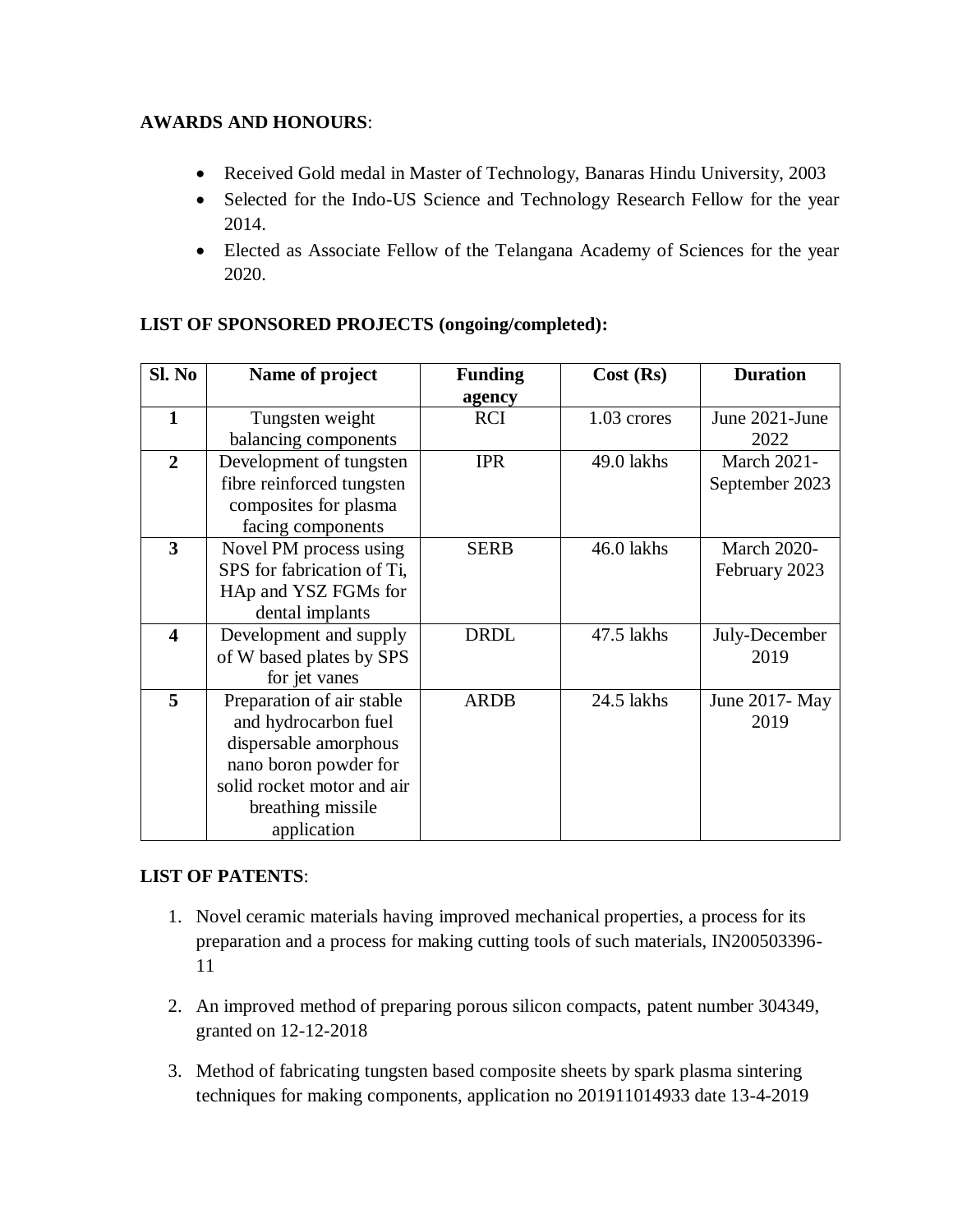#### **LIST OF JOURNAL PUBLICATIONS**:

1. Dibyendu Chakravarty, S. Roy, P.K. Das, "DC resistivity of alumina and zirconia sintered with TiC," Bulletin of Materials Science. 28[3], 227-231, 2005. **I.F.: 0.87**

2. N.V Rama Rao, R.Gopalan, M. Manivel Raja, V.Chandrasekharan, D.Chakravarty, R.Sundaresan, R.Ranganathan, K.Hono, "Structural and magnetic studies on spark plasma sintered SmCo<sub>5</sub>/Fe bulk nanocomposite magnets," Journal of Magnetism and Magnetic Materials. 312, 252-257, 2007. **I.F: 2.35**

3. Dibyendu Chakravarty, Prakash Singh, Sindhu Singh, Devendra Kumar, Om Parkash, "Electrical conduction behavior of high dielectric constant perovskite oxide LaxCa1−3x/2Cu3Ti4O<sup>12</sup> ," Journal of Alloys and Compounds. 438, 253-257, 2007. **I.F.: 3.0**

4. D.Roy, D.Chakravarty, R.Mitra, I.Manna, "Effect of sintering on microstructure and mechanical properties of nano-TiO<sub>2</sub> dispersed  $Al<sub>65</sub>Cu<sub>20</sub>Ti<sub>15</sub>$  amorphous/nanocrystalline matrix composite," Journal of Alloys and Compounds. 460,320-325, 2008. **I.F.: 3.0**

5. Dibyendu Chakravarty, S. Bysakh, K.Muraleedharan, Tata N Rao, R. Sundaresan, "Spark Plasma Sintering of Magnesia-Doped Alumina with High Hardness and Fracture Toughness," Journal of the American Ceramic Society. 91[1], 203-208, 2008. **I.F.: 2.78**

6. Dibyendu Chakravarty, H.Ramesh, Tata N.Rao, "High strength porous alumina by spark plasma sintering," Journal of the European Ceramic Society. 29, 1361-1369, 2009. **I.F.: 2.93**

7. R.Mazumder, D.Chakravarty, D.Bhattyacharya, A.Sen, "Spark plasma sintering of BiFeO3," Materials Research Bulletin. 44, 555-559, 2009. **I.F.: 2.44**

8. Dibyendu Chakravarty, G. Sundararajan, "Effect of Applied Stress on IR transmission of Spark Plasma-Sintered Alumina," Journal of the American Ceramic Society. 93[4],951-953, 2010. **I.F.: 2.78**

9. A.Mukhopadhyay, Dibyendu Chakravarty, B.Basu, "Spark Plasma Sintered WC-ZrO<sub>2</sub>-Co Multi Phase Nanocomposites with High Fracture Toughness and Strength," Journal of the American Ceramic Society. 93[6], 1754-1763, 2010. **I.F.: 2.78**

10. K.Rajeswari, U.S.Hareesh, Dibyendu Chakravarty, R.Subasri, Roy Johnson, "Comparative evaluation of SPS, MW and TTS on the density and microstructure evaluation of stabilized ZrO<sup>2</sup> ceramics," Science of Sintering. 42, 259-67, 2010. **I.F.: 0.78**

11. Amit S Sharma, K.Biswas, B.Basu, Dibyendu Chakravarty, "Spark Plasma Sintering of nanocrystalline Cu and Cu-10 wt % Pb," Metallurgical and Materials Transactions A. 42[7], 2072-84, 2011. **I.F.: 1.75**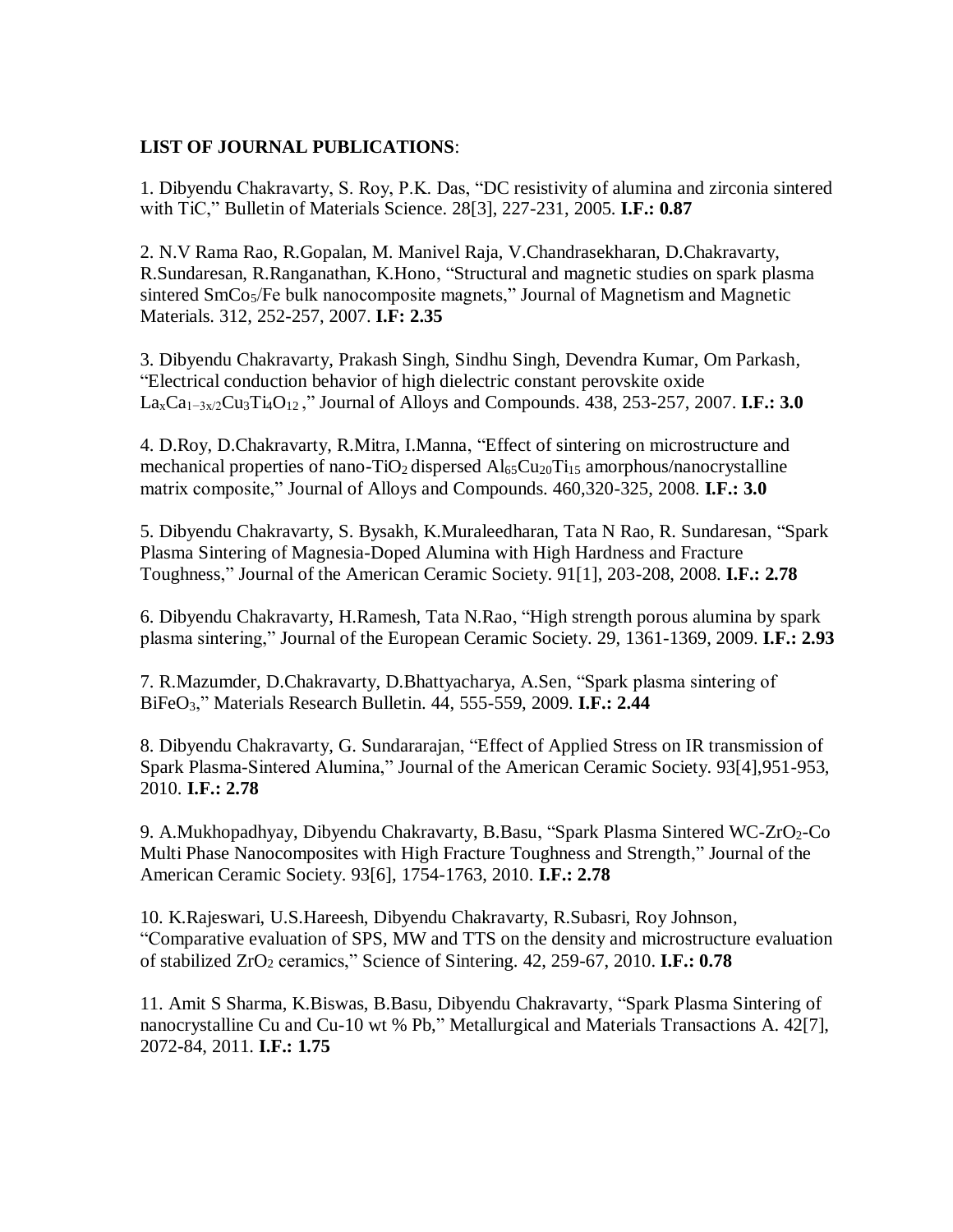12. Dibyendu Chakravarty, B. V. Sarada, S.B. Chandrasekhar, K.Saravanan, T.N.Rao, "A novel method of fabricating porous silicon," Materials Science and Engineering A. 528 (25- 26), 7831-34, 2011. **I.F.: 3.1**

13. Dibyendu Chakravarty, Hina Gokhale, G. Sundararajan, "Optimizing mechanical properties of spark plasma sintered ZTA using neural network and genetic algorithm," Materials Science and Engineering A. 529, 492-96, 2011. **I.F.: 3.1**

14. B.Suresh, K.Rajeswari, Dibyendu Chakravarty, D.Das, R.Johnson, "Effect of nano grain size on the ionic conductivity of spark plasma sintered 8YSZ electrolyte," International Journal of Hydrogen Energy. 37 (1), 511-517, 2012. **I.F.: 3.58**

15.S.Shalini, P.Sandhyarani, Y.S.Rao, D.Chakravarty, R. Subasri, "Wet chemical synthesis and characterization of Na<sup>+</sup> conducting sodium dysprosium silicates," Ceramics International. 38 (1), 295-300, 2012. **I.F.: 3.0**

16. M.J.Anjali, P.Biswas, D. Chakravarty, U.S.Hareesh, Y.S.Rao, R.Johnson, "Low temperature in-situ reaction sintering of zircon-alumina composites through SPS," Science of Sintering. 44, 323-330, 2012. **I.F.: 0.78**

17. Dibyendu Chakravarty, G. Sundararajan, "Microstructure, mechanical properties and machining performance of spark plasma sintered  $Al_2O_3$ - $ZrO_2$ -TiCN nanocomposites," Journal of the European Ceramic Society. 33, 2597-2607, 2013. **I.F.: 2.93**

18. R.Papitha, M. Buchi Suresh, D. Chakravarty, A Swarnakar, D.Das, R. Johnson, "Eutectoid decomposition of aluminum titanate  $(Al_2TiO_5)$  ceramics under spark plasma sintering (SPS) and conventional (CRH) thermal treatments," Ceramics International. 40, 659-66, 2014. **I.F.: 3.0**

19. Dibyendu Chakravarty, Atul Chokshi, "Direct Characterizing of Densification Mechanisms during Spark Plasma Sintering," Journal of the American Ceramic Society, 97[3], 765-71, 2014. **I.F.: 2.78**

20. S. Varam, PVSL Narayana, MD Prasad, D. Chakravarty, K.V. Rajulapati, Bhanu Sankara Rao, "Strain rate sensitivity of bulk multiphase nanocrystalline Al-W-based alloy," Phil. Mag. Letter, 94[9], 582-91, 2014. **I.F.: 1.32**

21. P.Saravanan, V.T.P Vinod, M.Cernek, D. Chakravarty, P.Ghoshal, S.V.Kamat, "Exchange coupled rare earth free Mn-Al/Fe nanocomposite magnets by SPS," Materials Letters, 137, 369-72, 2014. **I.F.: 2.57**

22. P.Saravanan, V.T.P Vinod, M.Cernek, A. Selvapriya, D. Chakravarty, S.V.Kamat, "Processing of Mn-Al nanostructured magnets by SPS and subsequent rapid thermal annealing," Journal of Magnetism and Magnetic Materials, 374, 427-32, 2015. **I.F.: 2.35**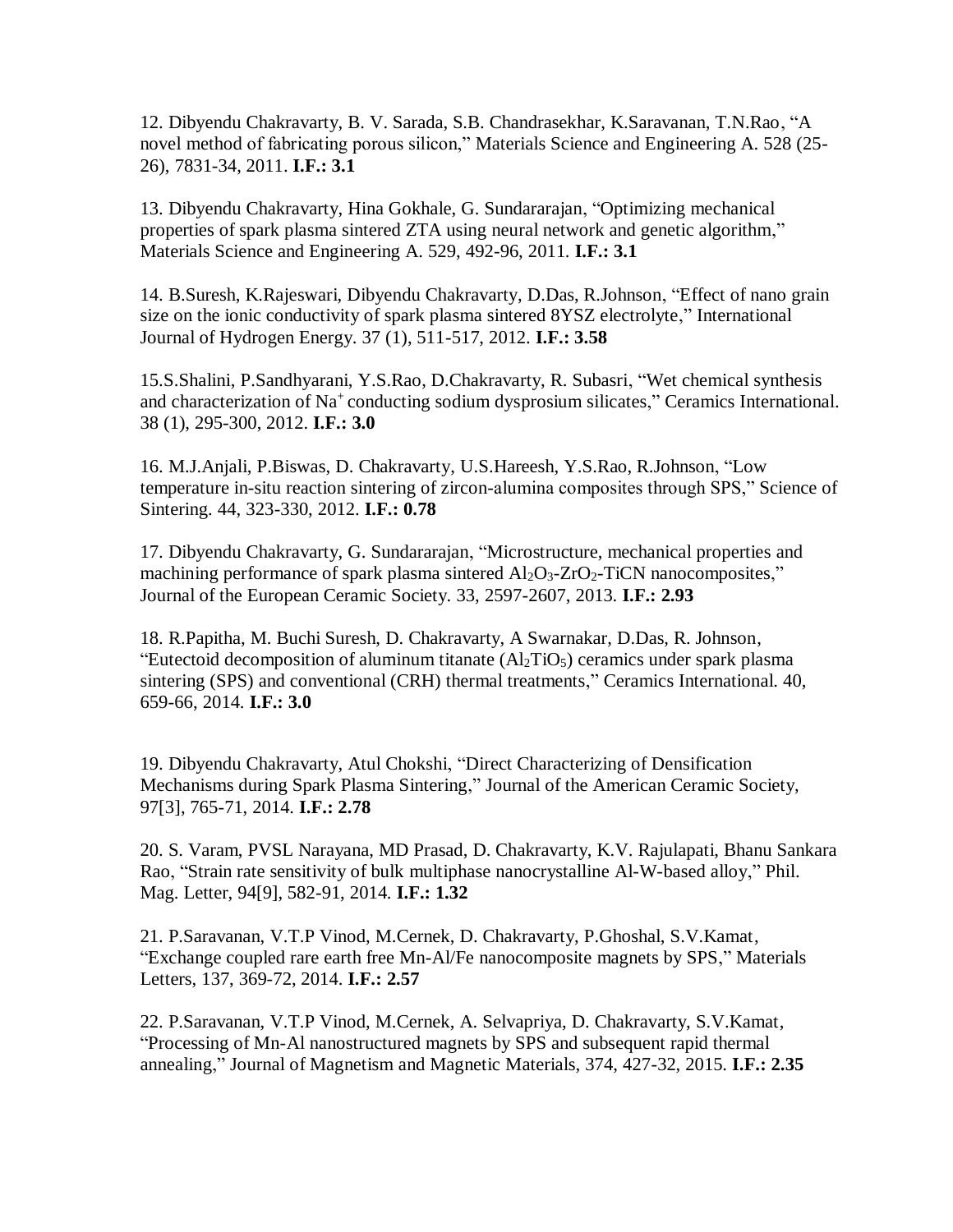23. Dibyendu Chakravarty, Atul Chokshi, "Influence of Yttria and Zirconia Additions on Spark Plasma Sintering of Alumina Composites," Journal of Materials Research, 30[8], 1148-56, 2015. **I.F.: 1.56**

24. Dibyendu Chakravarty, C.S.Tiwary, L.D.Machado, G.Brunetto, S.Vinod, R.M.Yadav, D.S.Galvao, S.V.Joshi, G.Sundararajan, P.M.Ajayan, "Zirconia nanoparticle reinforced, morphology engineered graphene based foam," Advanced Materials, 27, 4534-43, 2015. **I.F.: 18.96**

25. Mohan Nuthalapati, S.K.Karak, Dibyendu Chakravarty, A. Basu, "Development of nano-Y2O3 dispersed Zr alloys by mechanical alloying and spark plasma sintering," Mater Sc and Engg. A, 650, 145-153, 2016. **I.F.: 3.1**

26. P. Barick, Dibyendu Chakravarty**,** B.P. Saha, R. Mitra, S.V.Joshi, "Effect of pressure and temperature on densification, microstructure and mechanical properties of spark plasma sintered silicon carbide processed with β-silicon carbide nanopowder and sintering additives," Ceramics International, 42[3], 3836-48, 2016. **I.F.: 3.0**

27. P.Sahani, S.K.Karak, B.Mishra, Dibyendu Chakravarty, D. Chaira, "Effect of Al addition on SiC-B4C cermet prepared by pressureless sintering and spark plasma sintering methods," Inter Journal of Refract Met and Hard Mater, 57, 31-41, 2016. **I.F.: 2.4**

28. P.Sahani, S.K.Karak, B.Mishra, Dibyendu Chakravarty, D. Chaira, "A comparative study on SiC-B4C-Si cermet prepared by pressureless sintering and spark plasma sintering methods," Metallurgical and Materials Transactions A, 47[6], 3065-76, 2016. **I.F.: 1.75**

29. Rishu Kumar, Kushal Singh, Dibyendu Chakravarty, Anirban Chowdhury, "Attaining neat-theoretical densification in nanograined pyrochlore La2Zr2O7 (LZ) ceramic at 1150°C by spark plasma sintering," Scripta Materialia, 117, 37-40, 2016. **I.F.: 3.4**

30. Dibyendu Chakravarty, C.S.Tiwary, C.Woellner, S.Radhakrishnan, S. Vinod, P.A.S. Autreto, S.Bhowmick, S. Asif, S.A Mani, D. S. Galvao, P.M.Ajayan, "3D Porous Graphene by Low-Temperature Plasma Welding for Bone Implants," Advanced Materials**,** 28[40], 8959-67, 2016. **I.F.: 19.80**

31. P.Biswas, Dibyendu Chakravarty, M.B.Suresh, R.Johnson, M.Krishna Mohan, "Fabrication of graphite contamination free polycrystalline transparent MgAl2O4 spinel by SPS using platinum foil," Ceram. Int. 42[15], 17920-23, 2016. **I.F.: 3.0**

32. Mohan Nuthalapati, S.K.Karak, J. Dutta Majumdar, Dibyendu Chakravarty, A. Basu, "Corrosion behavior and high temperature oxidation kinetics of nano- $TiO<sub>2</sub>/Y<sub>2</sub>O<sub>3</sub>$  dispersed zirconium alloy," J. Alloys Comp. 689, 908-17, 2016. **I.F.: 3.0**

33. Mohan Nuthalapati, S. K. Karak, D. Chakravarty, A. Basu, "Comparative Study on Microscopic, Physical and Mechanical Properties of Conventional and Spark Plasma Sintered Nano-TiO2-Dispersed Zirconium-Based Alloys," Metallogr. Microstruct. Anal., 6, 527–540, 2017. **I.F.: 1.08**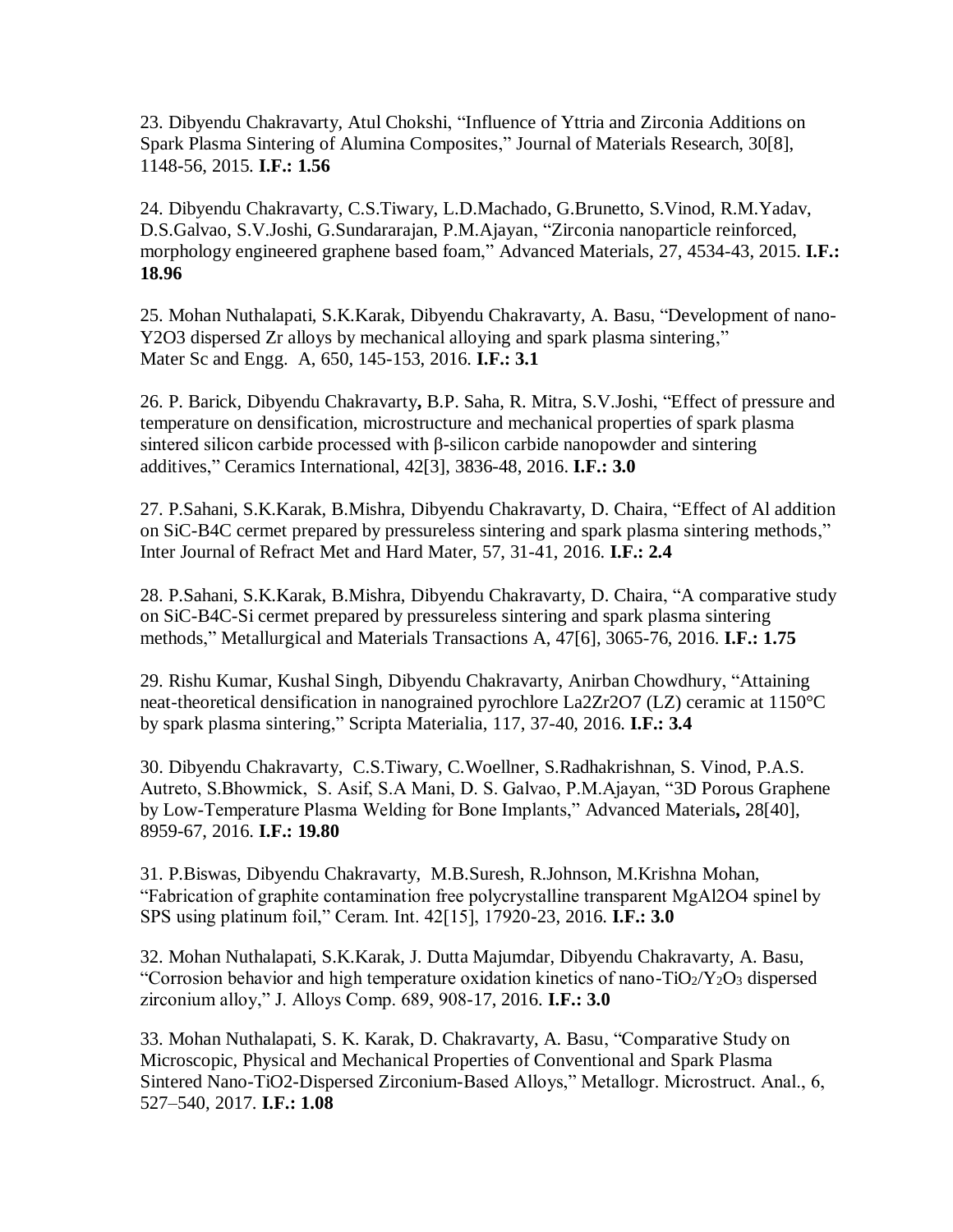34. P. Sai Karthik, S.B. Chandrasekhar, D. Chakravarty, P.V.V. Srinivas, V.S.K. Chakravadhanula, T.N. Rao, "Propellant grade ultrafine aluminum powder by RF induction plasma," Adv. Powder Technol., 29, 804-812, 2018. **I.F.: 4.2**

35. C. Gautam, Dibyendu Chakravarty, A. Gautam, C.S.Tiwary, C.F.Woellner, V.K.Mishra, N. Ahmad, S. Ozden, S. Jose, S. Birader, R.Vajtai, R. Trivedi, D.S Galvao, P.M Ajayan, "Synthesis and 3D interconnected nanostructures h-BN-Based biocomposites by lowtemperature plasma sintering: bone regeneration applications," ACS Omega, 3, 6013-6021, 2018. **I.F.: 2.87**

36. A.K.Mallik, M. Das, S. Das, D. Chakravarty, "Spark plasma sintering of Ti-diamond composites," Ceram. Int., 45, 11281-86, 2019. **I.F.: 3.83**

37. H. Jain, Y. Shadangi, V. Shivam, D. Chakravarty, N.K.Mukhopadhyay, D. Kumar, "Phase evolution and mechanical properties of non-equiatomic Fe-Mn-Ni-Cr-Al-Si-C high entropy steel," J. Alloys Comp. 834, 155013-23, 2020. **I.F.: 4.65**

38. Rahul B Mane, R. Vijay, Bharat B. Panigrahi, D. Chakravarty, "High temperature decomposition kinetics of Ti<sub>3</sub>GeC<sub>2</sub> MAX phase," Mater. Lett. 282, 128853, 2021. **I.F.: 3.0** 

39. D. Spandana, H. Desai, D. Chakravarty, R. Vijay, K. Hembram, "Fabrication of a biodegradable Fe-Mn-Si alloy by field assisted sintering," Adv. Powder Technol. 31[12], 4577-84, 2020. **I.F.: 4.2**

40. D. Chakravarty, N. Laxman, R. Jayasree, R.B. Mane, S. Mathiazhagan, P.V.V Srinivas, R. Das, M. Nagini, M. Eizadjou, L. Venkatesh, N. Ravi, D.R. Mahapatra, R. Vijay, S.P. Ringer, C.S. Tiwary, "Ultrahigh transverse rupture strength in tungsten-based nanocomposites with minimal lattice misfit and dual microstructure," Int. J. Ref. Met. Hard Mater. 95, 105454, 2021. **I.F.: 3.4**

41. R. Jayasree, R.B. Mane, R. Vijay, D. Chakravarty, "Effect of process control agents on mechanically alloyed Al0.3CoCrFeNi," Mater. Lett. 292, 129618, 2021. **I.F.: 3.0**

42. R.B. Mane, R.K.Sahoo, B.S.K Reddy, R. Vijay, P.H.Borse, B.B.Panigrahi, D. Chakravarty, "Doping-induced coloration in titania," J. Am. Ceram. Soc. 104, 2932-36, 2021. **I.F.: 3.78**

### **AFFILIATIONS TO PROFESSIONAL SOCIETIES**:

- Member of the American Ceramic Society
- Life member of Indian Institute of Metals (IIM)
- Life member of Materials Research Society of India (MRSI)
- Life member of Powder Metallurgy Association of India (PMAI)
- Member of the Telangana Academy of Science